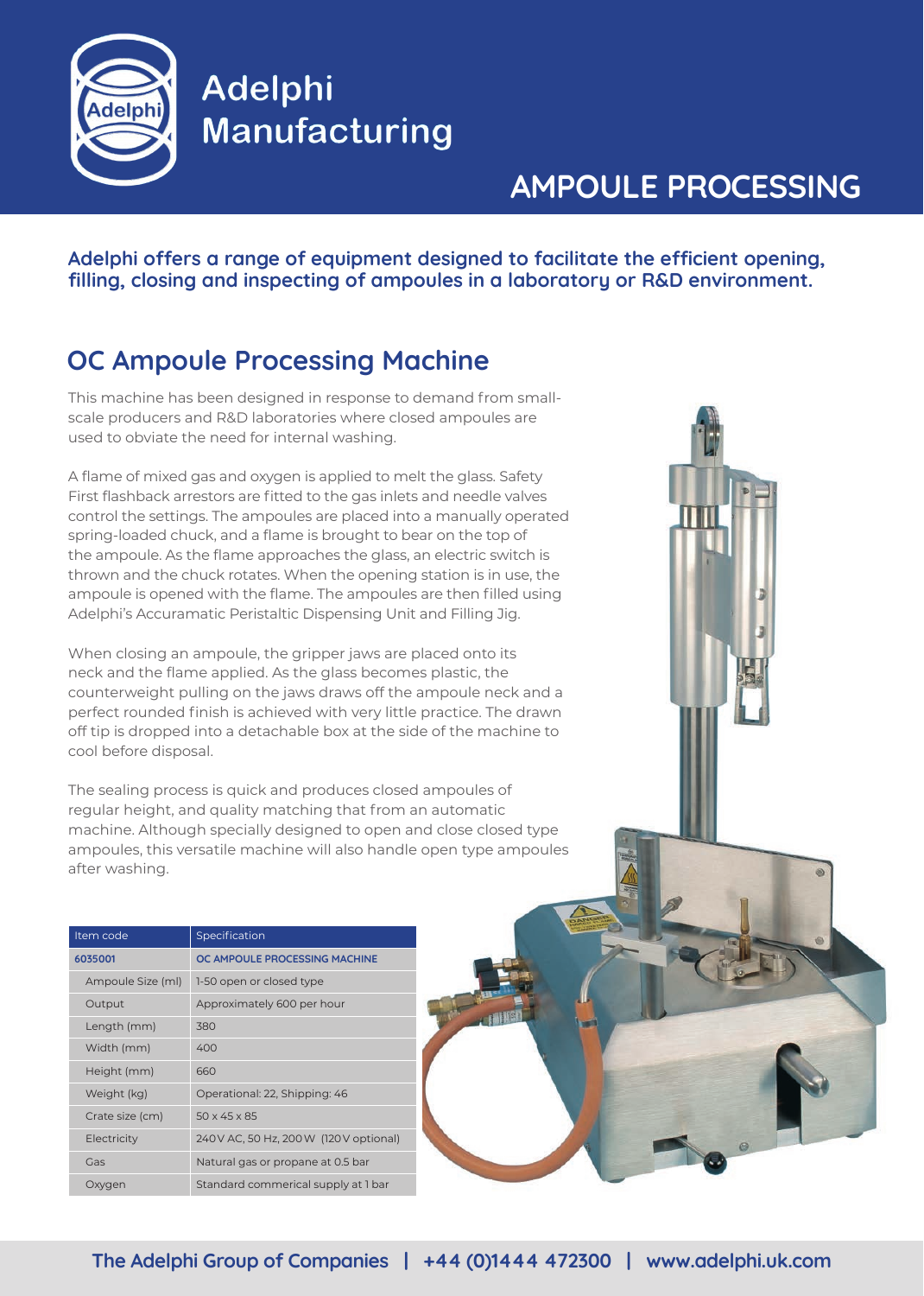# **AMPOULE PROCESSING**





## **Twin-Jet Ampoule Sealer**

This hand operated unit is designed for use with natural or bottled gas and air. A mixer valve enables the user to adjust the flame for optimum heat. A small air pump is available for situations where compressed air is not available. A pressure regulator/gauge is recommended to keep the flow constant with a compressed air supply.

The ampoule is placed and held on the adjustable platform and turned while manually drawing off the ampoule top with tweezers.

| Item code         | Specification                                                              |
|-------------------|----------------------------------------------------------------------------|
| 6002100           | <b>TWIN-JET AMPOULE SEALER</b>                                             |
| Ampoule size (ml) | 1-50 open type                                                             |
| Output            | up to 10 per minute                                                        |
| Length (mm)       | 125                                                                        |
| Width (mm)        | 210                                                                        |
| Height (mm)       | 280                                                                        |
| Weight (kg)       | Nett: 1.86 (excl. air compressor), Gross: 2.4                              |
| Electricity       | 240 V AC, 50 Hz, (120 V optional) to power air<br>compressor (if required) |
| Gas               | Natural gas supply or bottled butane or propane gas<br>at $0.5$ bar        |
| Air               | Compressed air at 1 bar (optional compressor supplied)                     |
| Carton size (cm)  | $35 \times 31 \times 17$                                                   |
| 6002110           | PRESSURE REGULATOR/GAUGE                                                   |
| 6002119           | <b>AIR PUMP</b>                                                            |

## **Filling Jig**

A useful hand operated accessory for use with the Accuramatic Peristaltic Dispenser designed to ensure the clean filling of small necked containers such as ampoules without wetting the wall of the container where it is to be sealed.

The container is placed in a custom-made holder and raised by hand to a predetermined stop when the needle will be centred inside the container.

| Item code         | Specification               |
|-------------------|-----------------------------|
| 3510090           | <b>FILLING JIG</b>          |
| Overall Size (mm) | $210 \times 105 \times 345$ |
| Weight (kg)       | 2.8                         |

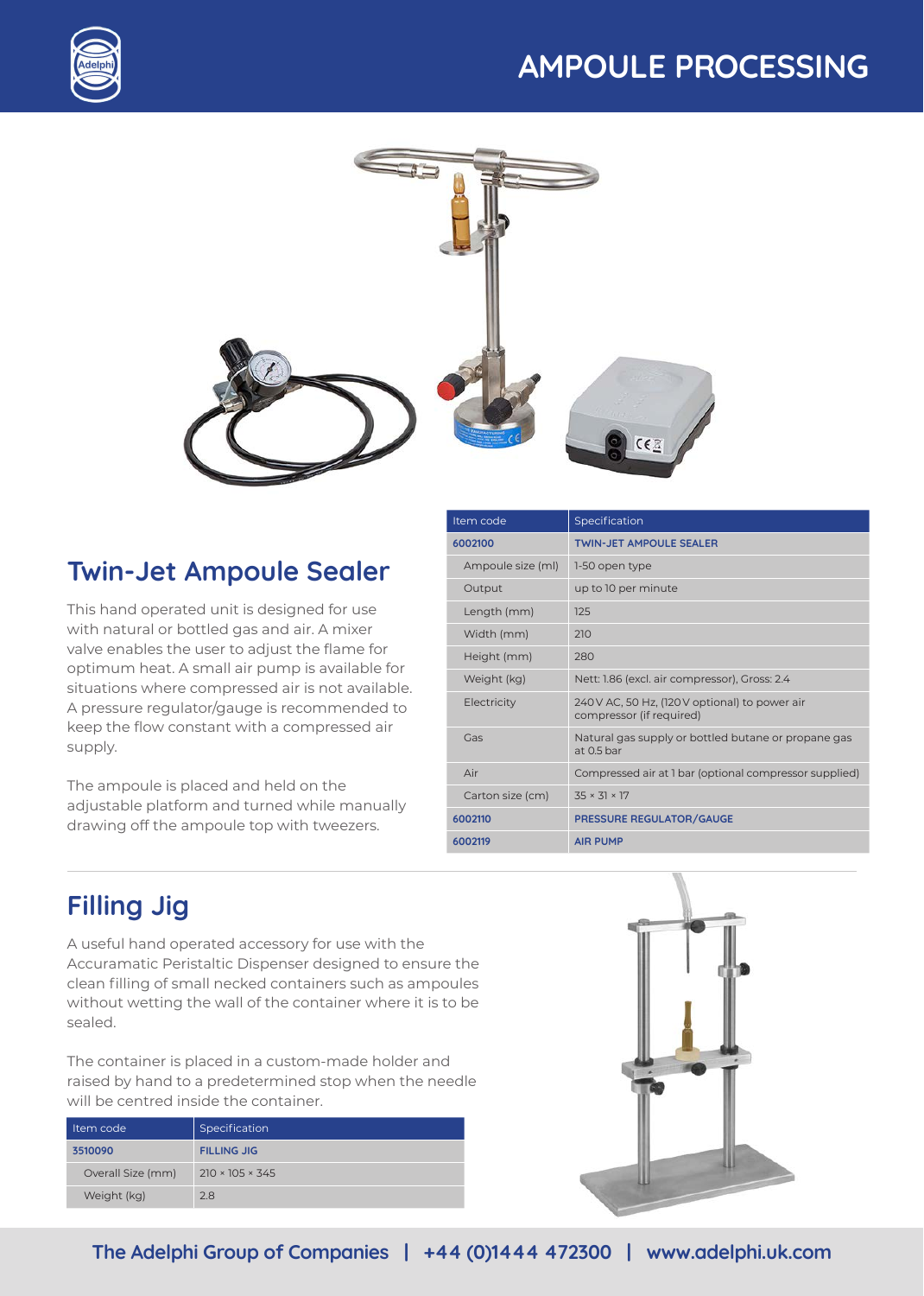



## **Accuramatic Peristaltic Dispensing Unit**

This unit can be operated by hand, foot switch, or will cycle automatically with a delay of up to 10 seconds between fills. The pump runs at a constant speed for a precisely determined period of up to 100 seconds, can run forwards or backwards, and has a choice of three filling modes: Braked stop – Soft stop – Stop with suck back.

Like all peristaltic pumps the liquid only comes into contact with the inside of one uninterrupted length of silicone tubing which will withstand repeated sterilisation. Bacteriological inline filtration can be performed at the outlet side of the pump. This peristaltic dispenser can be combined with our XYZ Distributor to offer quick, easy, and hygienic filling of whole trays of vials or bottles automatically, or with our filling jig for filling small numbers of ampoules.

| Item code          | Specification                                         |
|--------------------|-------------------------------------------------------|
| 3510000            | <b>ACCURAMATIC PERISTALTIC DISPENSER</b>              |
| Volumes (ml)       | 1 to 1.000                                            |
| Repeatability      | $+0.5%$                                               |
| Max flow rate (ml) | 36 ml/sec (standard pump. Twin pump option available) |
| Electricity        | 240 V AC, 50 Hz, 50 W (120 V optional)                |
| Weight (kg)        | Nett 8.5, Gross 10.5                                  |
| Carton size (cm)   | $44 \times 23 \times 43$                              |



The Accuramatic Peristaltic Dispenser can be supplied with a range of sizes of high strength silicone tubing from 0.8mm bore to 8mm bore, with either a 1.6mm or 2mm wall thickness.

Please ask for further details on the size to best suit your requirements.

#### **Apollo I Liquid Inspection Unit**



This polarised inspection light provides a simple method for the detection of visible particles in ampoules, vials and bottles. Particulate contamination of injections and intravenous infusions consists of extraneous, mobile, undissolved particles other than gas bubbles unintentionally present in the solutions.

| Item code        | Specification                              |
|------------------|--------------------------------------------|
| 6031301          | <b>APOLLO I LIQUID VIEWER</b>              |
| Length (mm)      | 450                                        |
| Width (mm)       | 310                                        |
| Height (mm)      | 340                                        |
| Weight (kg)      | Nett: 4.95; Gross: 6.25                    |
| Carton size (cm) | $50 \times 41 \times 27$                   |
| Electricity      | 240 V AC, 50/60 Hz, 100 W (120 V optional) |
| 6031101SE1       | <b>MAGNIFIER</b>                           |